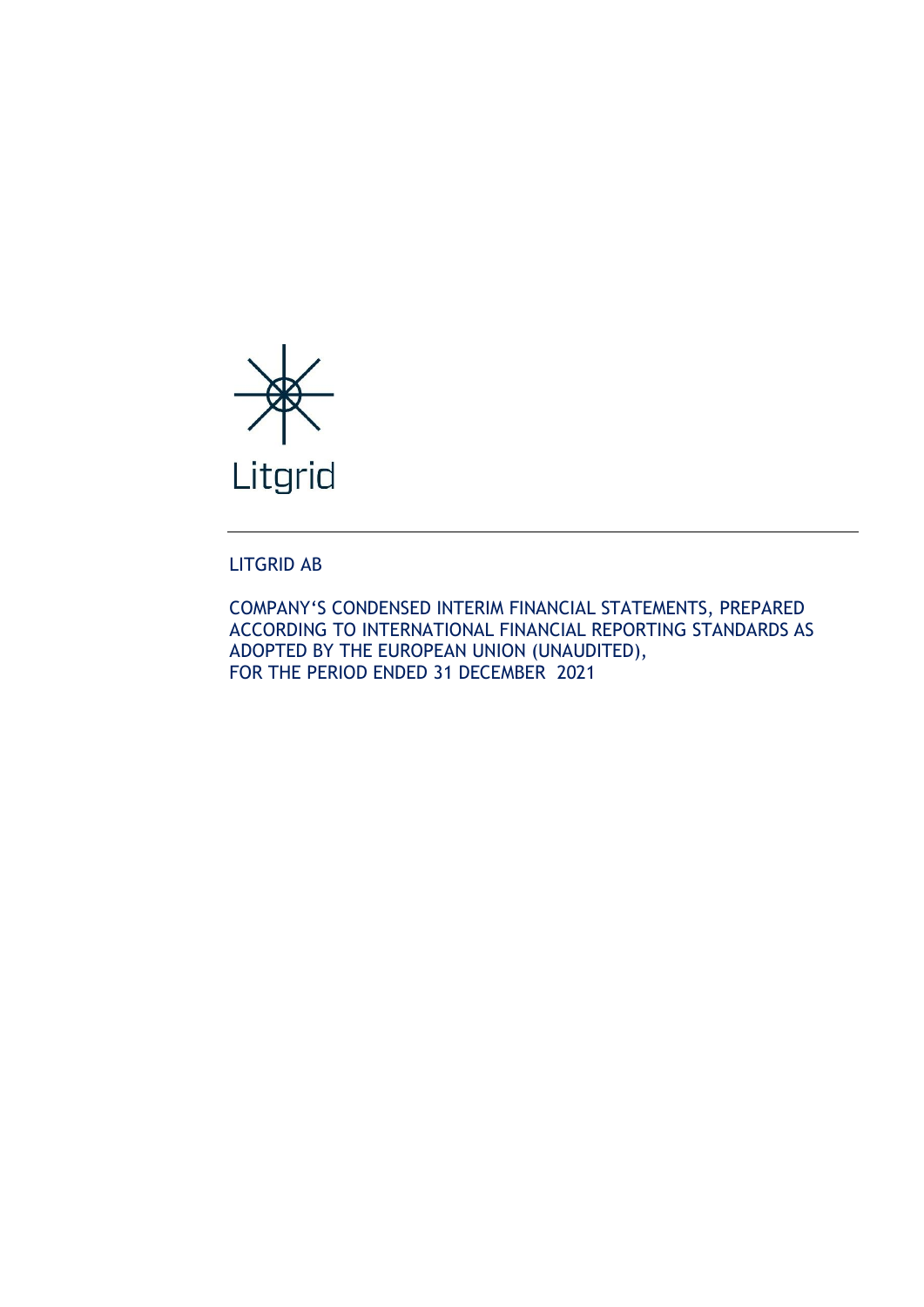# **CONFIRMATION OF RESPONSIBLE PERSONS**

February 4, 2022 Vilnius

Following the Law on Securities of the Republic of Lithuania and Rules on Information Disclosure approved by the Bank of Lithuania, we, Rokas Masiulis, Chief Executive Officer of LITGRID AB, Vytautas Tauras, Director of Finance Department of LITGRID AB and Asta Vičkačkienė, Head of Accounting Division of LITGRID AB, hereby confirm that, to the best of our knowledge, the attached LITGRID AB unaudited condensed interim financial statements for the year ended 31 December 2021 are prepared in accordance with the International Financial Reporting Standards adopted by the European Union, give a true and fair view of the LITGRID AB assets, liabilities, financial position, profit and cash flows.

Rokas Masiulis Chief Executive Officer

Vytautas Tauras Director of Finance Department

Asta Vičkačkienė Head of Accounting Division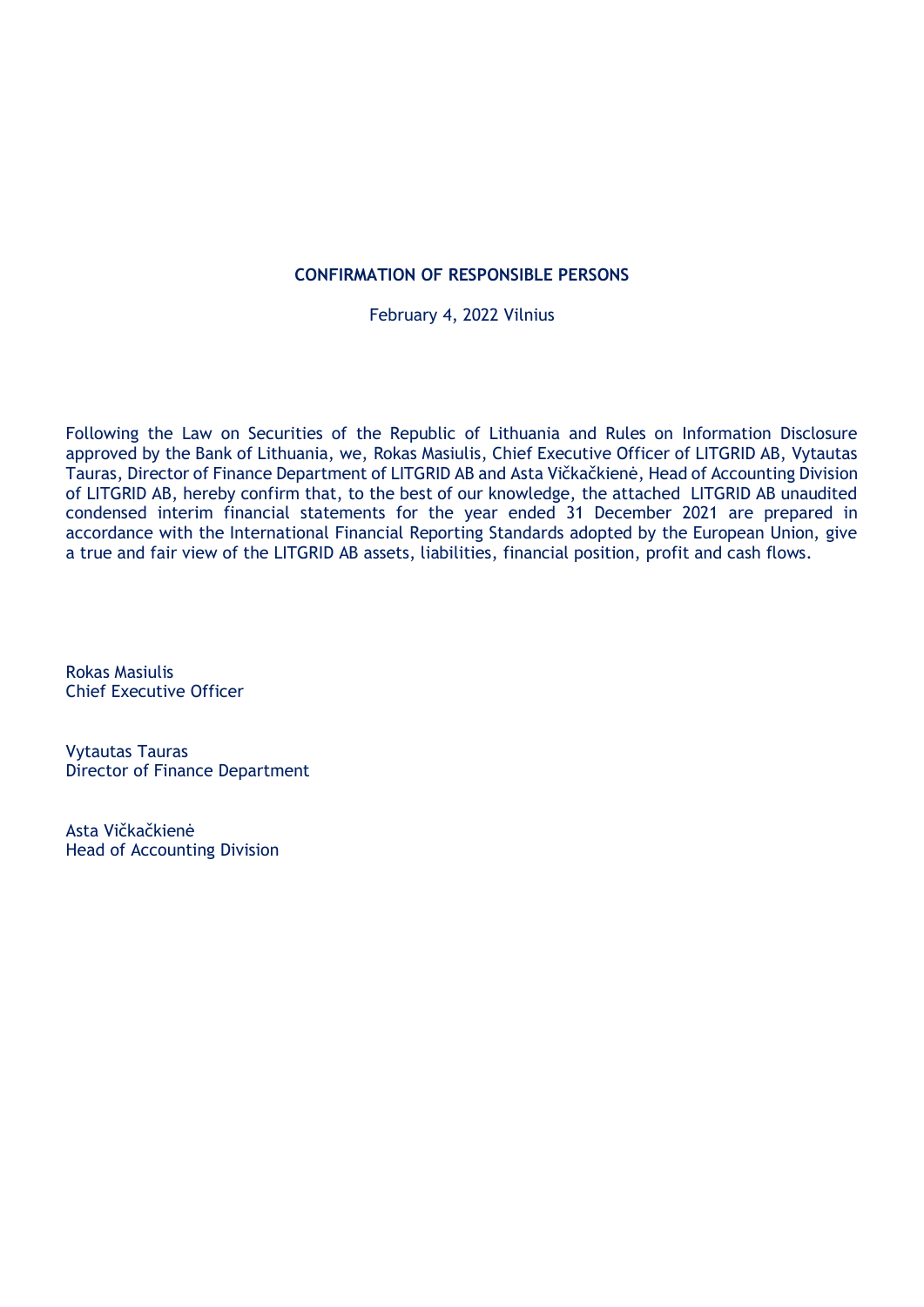| Condensed interim statement of financial position   |  |
|-----------------------------------------------------|--|
| Condensed interim statement of comprehensive income |  |
| Condensed interim statement of changes in equity    |  |
| Condensed interim statement of cash flows           |  |
| Notes to condensed interim statements               |  |

The condensed interim financial statements were signed on 4 February 2022.

Rokas Masiulis Chief Executive Officer

Vytautas Tauras Director of Finance Department

Asta Vičkačkienė Head of Accounting Division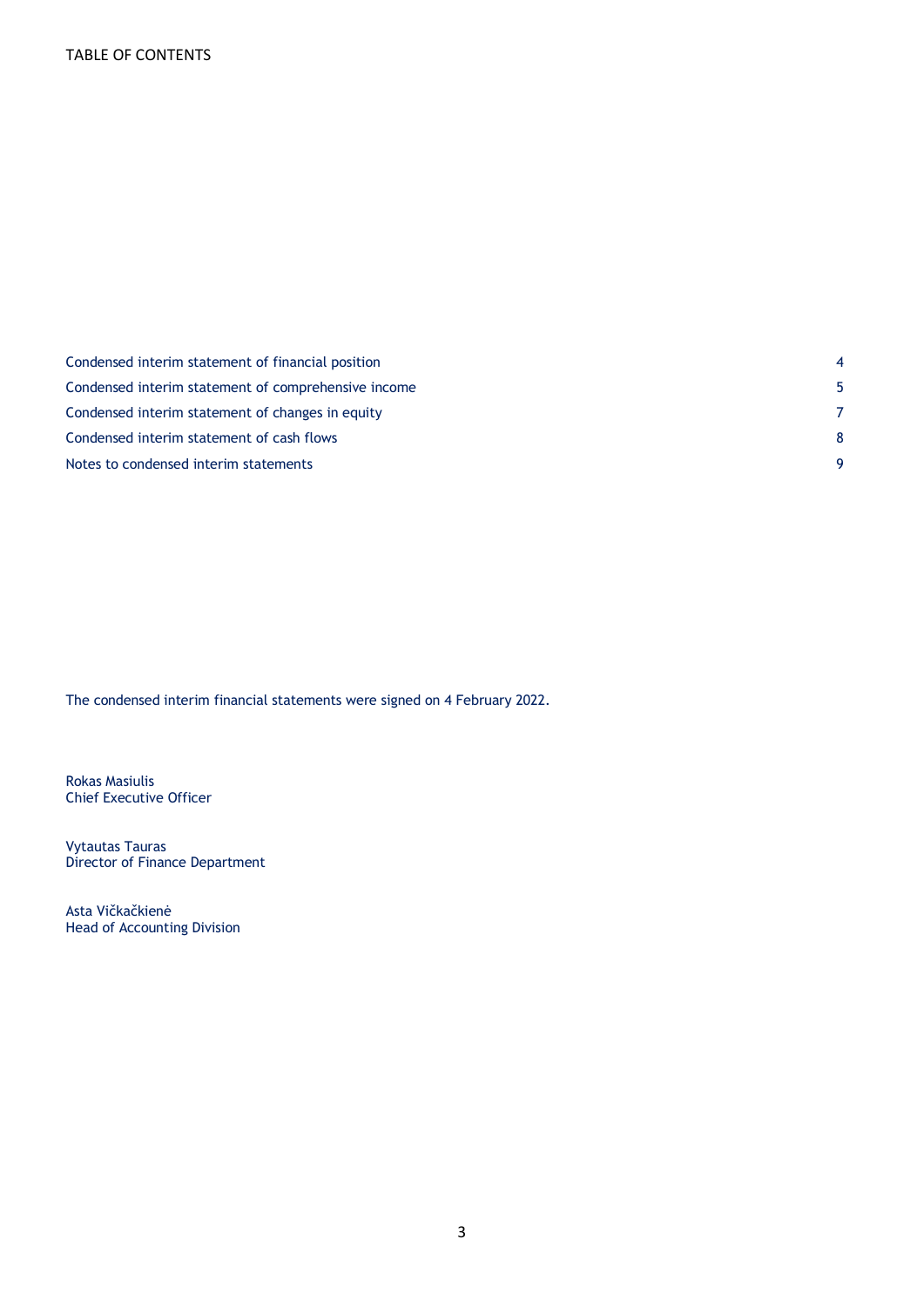

## CONDENSED INTEREM STATEMENT OF FINANCIAL POSITION (All amounts in EUR thousands unless otherwise stated)

|                                                                              | <b>Notes</b> | 31-12-2021 | 31-12-2020 |
|------------------------------------------------------------------------------|--------------|------------|------------|
| <b>ASSETS</b>                                                                |              |            |            |
| <b>Non-current assets</b>                                                    |              |            |            |
| Intangible assets                                                            | 4            | 4,952      | 6,248      |
| Property, plant and equipment                                                | 5            | 338,343    | 331,709    |
| Right-of-use assets                                                          | 6            | 4,509      | 4,795      |
| Deferred income tax assets                                                   |              | 18,985     | 13,506     |
| <b>Financial assets</b>                                                      |              | 781        | 1,089      |
| Non-current portion of unused funds balance of congestion management revenue | 13           |            | 18,041     |
| <b>Total non-current assets</b>                                              |              | 367,570    | 375,388    |
| <b>Current assets</b>                                                        |              |            |            |
| Inventories                                                                  |              | 7          | 26         |
| Prepayments                                                                  |              | 1,127      | 988        |
| Trade receivables under contracts with customers                             | 8            | 50,463     | 22,944     |
| <b>Trade receivables</b>                                                     | 9            | 10,200     | 2,211      |
| Other amounts receivable                                                     |              | 9,969      | 3,284      |
| Loans granted                                                                | 7            | 43,594     | 1,000      |
| Current portion of unused funds balance of congestion management revenue     | 13           |            | 6,860      |
| Other financial assets                                                       |              | 5,359      | 1,619      |
| Cash and cash equivalents                                                    | 10           | 1,819      | 33         |
| <b>Total current assets</b>                                                  |              | 122,538    | 38,965     |
| <b>TOTAL ASSETS</b>                                                          |              | 490,108    | 414,353    |
|                                                                              |              |            |            |
| <b>EQUITY AND LIABILITIES</b>                                                |              |            |            |
| <b>Equity</b>                                                                |              |            |            |
| Authorised share capital                                                     |              | 146,256    | 146,256    |
| Share premium                                                                |              | 8,579      | 8,579      |
| Legal reserve                                                                |              | 14,626     | 14,626     |
| Other reserves                                                               |              | 32,034     | 23,144     |
| Retained earnings (deficit)                                                  |              | 19,541     | 25,432     |
| <b>Total equity</b>                                                          |              | 221,036    | 218,037    |
| <b>Liabilities</b>                                                           |              |            |            |
| <b>Non-current liabilities</b>                                               |              |            |            |
| Non-current borrowings                                                       | 11           | 51,452     | 65,677     |
| Lease liabilities                                                            | 12           | 4,414      | 4,590      |
| Congestion management revenue                                                | 13           | 88,267     | 55,659     |
| <b>Provisions</b>                                                            |              | 352        | 2,597      |
| Other non-current amounts payable and liabilities                            |              | 2,270      | 1,677      |
| <b>Total non-current liabilities</b>                                         |              | 146,755    | 130,200    |
| <b>Current liabilities</b>                                                   |              |            |            |
| Current portion of non-current borrowings                                    | 11           | 14,225     | 14,225     |
| Current portion of lease liabilities                                         | 12           | 180        | 267        |
| Trade payables                                                               | 14           | 59,454     | 25,234     |
| Current portion of congestion management revenue                             | 13           | 20,820     | 6,860      |
| Advance amounts received                                                     |              | 10,328     | 5,399      |
| Income tax liability                                                         |              | 3,079      | 5,938      |
| <b>Provisions</b>                                                            |              | 2,507      | 795        |
| Other current amounts payable and liabilities                                |              | 11,724     | 7,398      |
| <b>Total current liabilities</b>                                             |              | 122,317    | 66,116     |
| <b>Total liabilities</b>                                                     |              | 269,072    | 196,316    |
| TOTAL EQUITY AND LIABILITIES                                                 |              | 490,108    | 414,353    |
|                                                                              |              |            |            |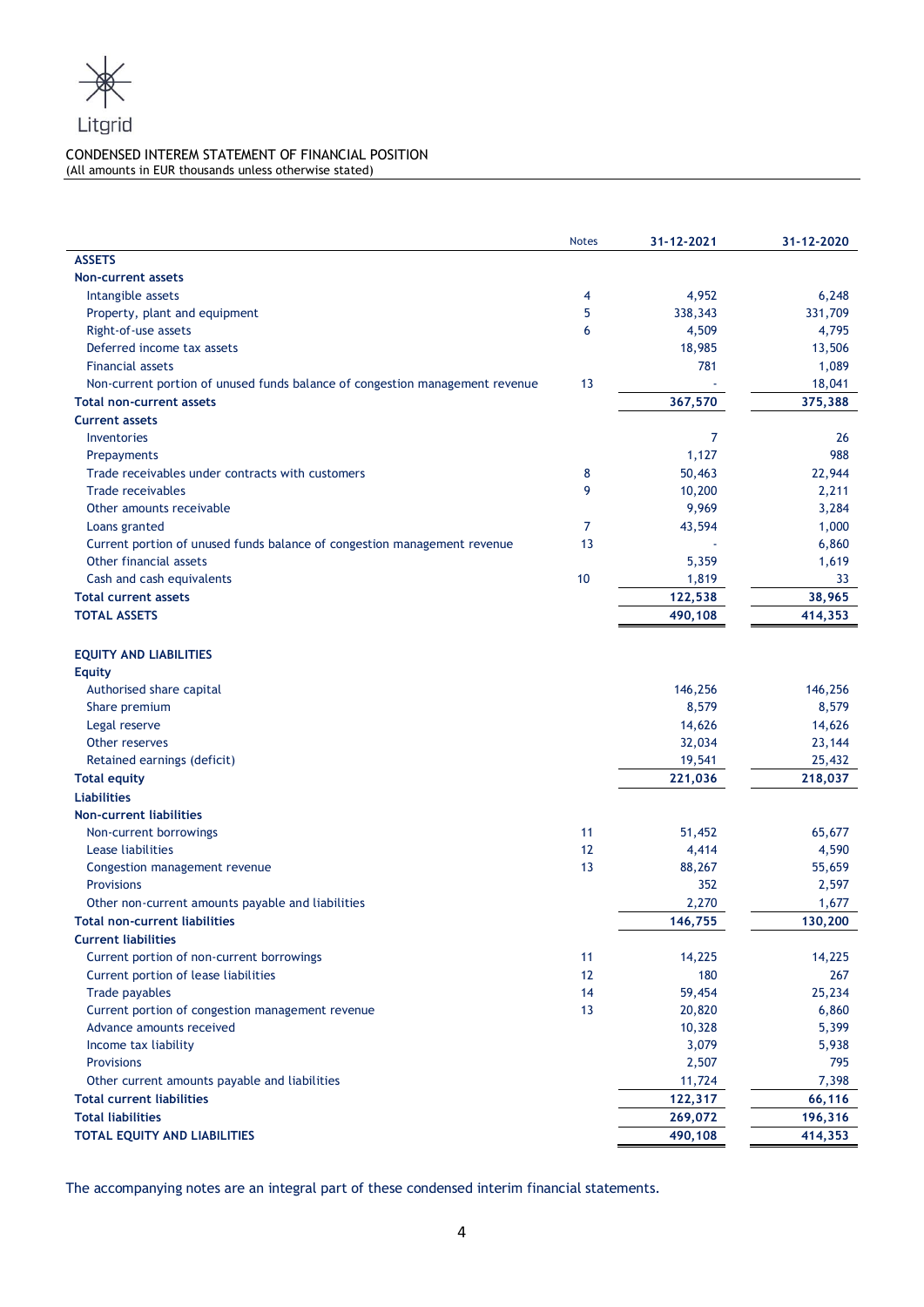

# CONDENSED INTEREM STATEMENT OF COMPREHENSIVE INCOME (All amounts in EUR thousands unless otherwise stated)

|                                                                                  | <b>Notes</b> | 2021       | 2020       |
|----------------------------------------------------------------------------------|--------------|------------|------------|
| Revenue                                                                          |              |            |            |
| Revenue from electricity transmission and related services                       | 16           | 267,316    | 206,399    |
| Other income                                                                     | 17           | 3,330      | 1,117      |
| <b>Total revenue</b>                                                             |              | 270,646    | 207,516    |
| <b>Expenses</b>                                                                  |              |            |            |
| Expenses of electricity transmission and related services                        |              | (194, 460) | (128, 391) |
| Depreciation and amortisation                                                    | 4, 5, 6      | (21, 338)  | (20, 354)  |
| Wages and salaries and related expenses                                          |              | (12, 365)  | (11, 151)  |
| Repair and maintenance expenses                                                  |              | (8,058)    | (9, 449)   |
| Telecommunications and IT maintenance expenses                                   |              | (1,952)    | (1,703)    |
| Property, plant and equipment write-off expenses                                 |              | (1,687)    | (590)      |
| Impairment of property, plant and equipment                                      |              |            | (233)      |
| Impairment of inventories and accounts receivables                               |              | 97         | 227        |
| Impairment of investments                                                        |              | (307)      | (719)      |
| Other expenses                                                                   |              | (6, 598)   | (5,097)    |
| <b>Total expenses</b>                                                            |              | (246, 668) | (177, 460) |
| <b>Operating profit (loss)</b>                                                   |              | 23,978     | 30,056     |
| <b>Finance income</b>                                                            |              | 21         | 63         |
| <b>Finance costs</b>                                                             |              | (752)      | (964)      |
| Dividend income                                                                  |              | 307        | 895        |
| <b>Disposal of associates</b>                                                    |              |            | 831        |
| Profit (loss) before income tax                                                  |              | 23,554     | 30,881     |
| Income tax                                                                       |              |            |            |
| Current year income tax expenses                                                 |              | (9, 491)   | (9, 313)   |
| Deferred income tax income (expenses)                                            |              | 5,478      | 5,035      |
| <b>Total income tax</b>                                                          |              | (4, 013)   | (4, 278)   |
| Net profit (loss)                                                                |              | 19,541     | 26,603     |
| Other comprehensive income that will not be reclassified to profit or loss       |              |            |            |
| Change in fair value of financial assets<br>Effect of deferred income tax        |              |            | (61)<br>9  |
| Total other comprehensive income that will not be reclassified to profit or loss |              |            | (52)       |
|                                                                                  |              | 19,541     | 26,551     |
| Total comprehensive income (expenses) for the period                             |              |            |            |
| Basic and diluted earnings/(deficit) per share (in EUR)                          | 20           | 0.039      | 0.053      |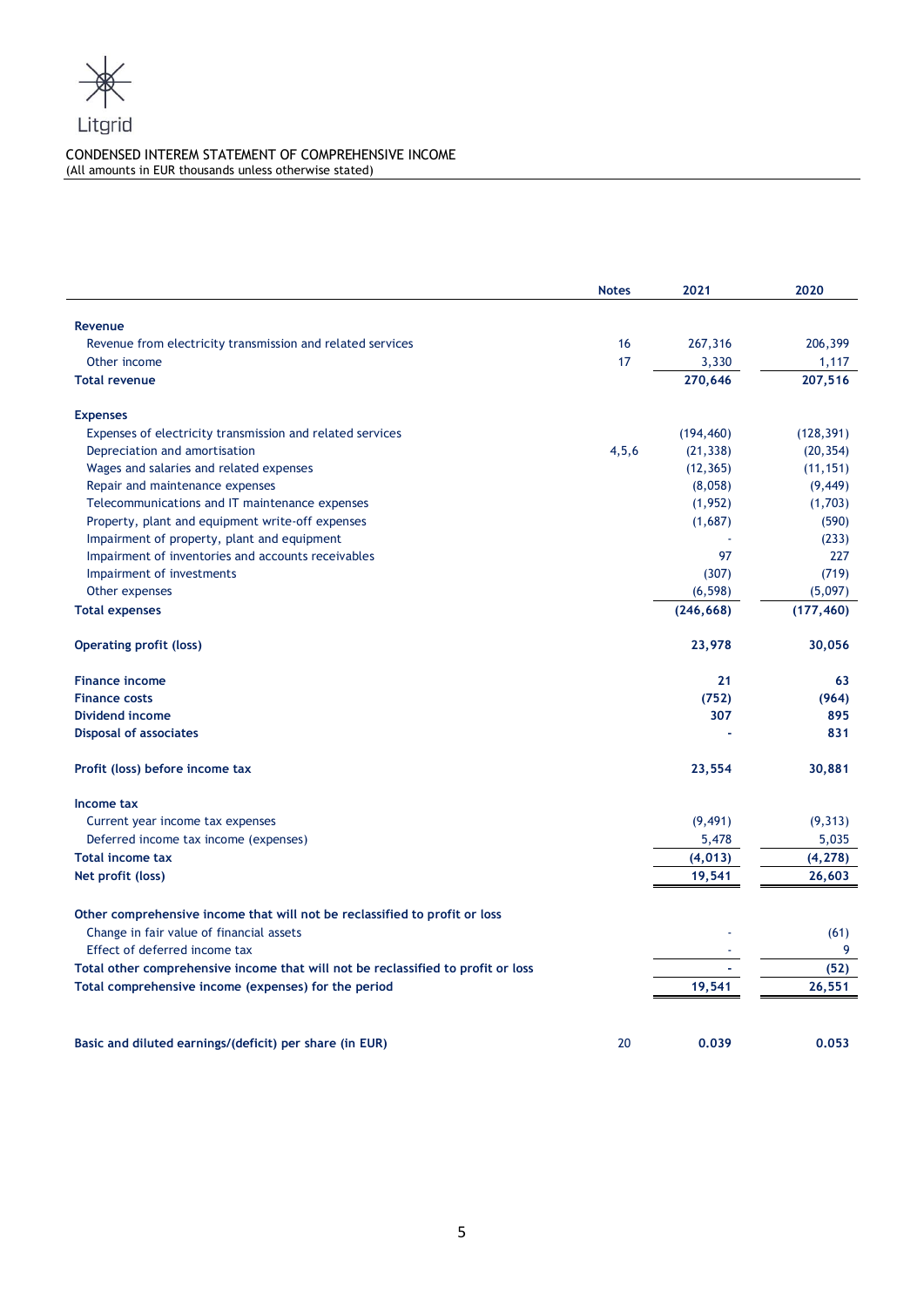

# CONDENSED INTEREM STATEMENT OF COMPREHENSIVE INCOME (All amounts in EUR thousands unless otherwise stated)

|                                                                                  | $01 - 10 -$<br>31-12-2021 | $01 - 10 -$<br>31-12-2020 |
|----------------------------------------------------------------------------------|---------------------------|---------------------------|
| <b>Revenue</b>                                                                   |                           |                           |
| Revenue from electricity transmission and related services                       | 96,660                    | 58,018                    |
| Other income                                                                     | 1,582                     | 420                       |
| <b>Total revenue</b>                                                             | 98,242                    | 58,438                    |
| <b>Expenses</b>                                                                  |                           |                           |
| Expenses of electricity transmission and related services                        | (84, 607)                 | (35, 107)                 |
| Depreciation and amortisation                                                    | (5, 365)                  | (5, 365)                  |
| Wages and salaries and related expenses                                          | (3, 472)                  | (3,003)                   |
| Repair and maintenance expenses                                                  | (2, 447)                  | (3,000)                   |
| Telecommunications and IT maintenance expenses                                   | (591)                     | (509)                     |
| Property, plant and equipment write-off expenses                                 | (1, 328)                  | (232)                     |
| Impairment of property, plant and equipment                                      |                           |                           |
| Impairment of inventories and accounts receivables                               | $\overline{7}$            | 149                       |
| Impairment of investments                                                        |                           | 46                        |
| Other expenses                                                                   | (1, 167)                  | (1, 579)                  |
| <b>Total expenses</b>                                                            | (98, 970)                 | (48, 600)                 |
| <b>Operating profit (loss)</b>                                                   | (728)                     | 9,838                     |
| <b>Finance income</b>                                                            | 1                         | 11                        |
| <b>Finance costs</b>                                                             | (183)                     | (226)                     |
| Dividend income                                                                  |                           |                           |
| <b>Disposal of associates</b>                                                    |                           |                           |
| Profit (loss) before income tax                                                  | (910)                     | 9,623                     |
| Income tax                                                                       |                           |                           |
| Current year income tax expenses                                                 | (2,971)                   | (2,754)                   |
| Deferred income tax income (expenses)                                            | 2,545                     | 1,235                     |
| <b>Total income tax</b>                                                          | (426)                     | (1, 519)                  |
| Net profit (loss)                                                                | (1, 336)                  | 8,104                     |
| Other comprehensive income that will not be reclassified to profit or loss       |                           |                           |
| Change in fair value of financial assets                                         |                           |                           |
| Effect of deferred income tax                                                    |                           |                           |
| Total other comprehensive income that will not be reclassified to profit or loss |                           |                           |
| Total comprehensive income (expenses) for the period                             | (1, 336)                  | 8,104                     |
|                                                                                  |                           |                           |
| Basic and diluted earnings/(deficit) per share (in EUR)                          | (0.003)                   | 0.016                     |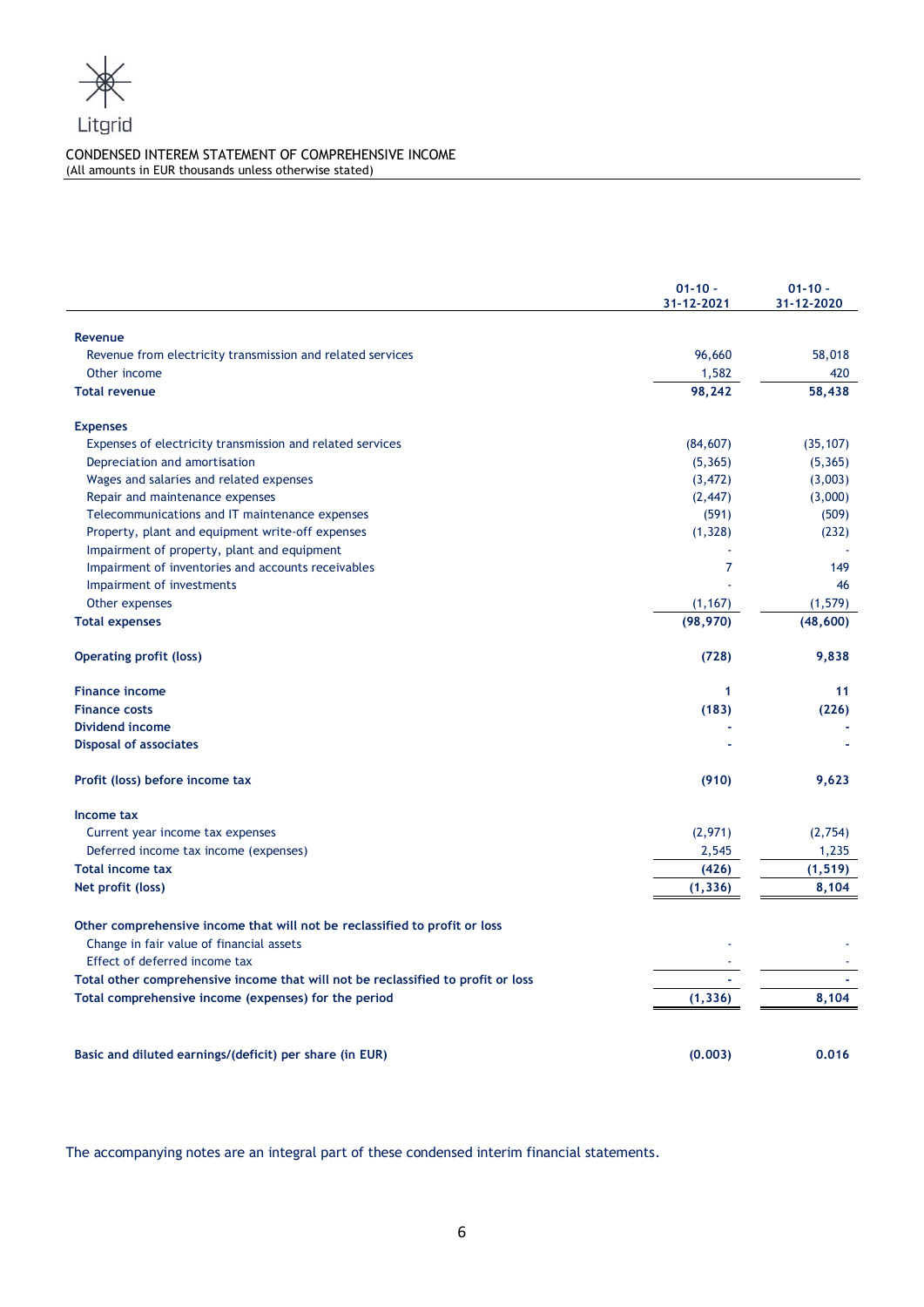

## CONDENSED INTEREM STATEMENT OF CHANGES IN EQUITY (All amounts in EUR thousands unless otherwise stated)

|                                                 |                         |                         | <b>Reserve of</b><br>changes in fair       |        |                          |                             |           |
|-------------------------------------------------|-------------------------|-------------------------|--------------------------------------------|--------|--------------------------|-----------------------------|-----------|
|                                                 | <b>Share</b><br>capital | <b>Share</b><br>premium | value of<br>financial assets Legal reserve |        | <b>Other</b><br>reserves | <b>Retained</b><br>earnings | Total     |
| Balance at 1 January 2020                       | 146,256                 | 8,579                   | 52                                         | 14,626 | 23,099                   | 2,959                       | 195,571   |
| Comprehensive income (expenses) for<br>the year |                         |                         | (52)                                       |        |                          | 26,603                      | 26,551    |
| <b>Transfer to reserves</b>                     |                         | ۰                       | ٠                                          |        | 45                       | (45)                        |           |
| <b>Dividends</b>                                |                         |                         | ٠                                          |        |                          | (4,085)                     | (4,085)   |
| Balance at 31 December 2020                     | 146,256                 | 8,579                   | ٠                                          | 14,626 | 23,144                   | 25,432                      | 218,037   |
| <b>Balance at 1 January 2021</b>                | 146,256                 | 8,579                   | ۰                                          | 14,626 | 23,144                   | 25,432                      | 218,037   |
| Comprehensive income (expenses) for<br>the year |                         |                         |                                            |        |                          | 19,541                      | 19,541    |
| <b>Transfer to reserves</b>                     |                         | ٠                       | ۰                                          | ٠      | 8,890                    | (8,890)                     |           |
| <b>Dividends</b>                                |                         |                         | ۰                                          |        |                          | (16, 542)                   | (16, 542) |
| Balance at 31 December 2021                     | 146,256                 | 8,579                   | ٠                                          | 14,626 | 32,034                   | 19,541                      | 221,036   |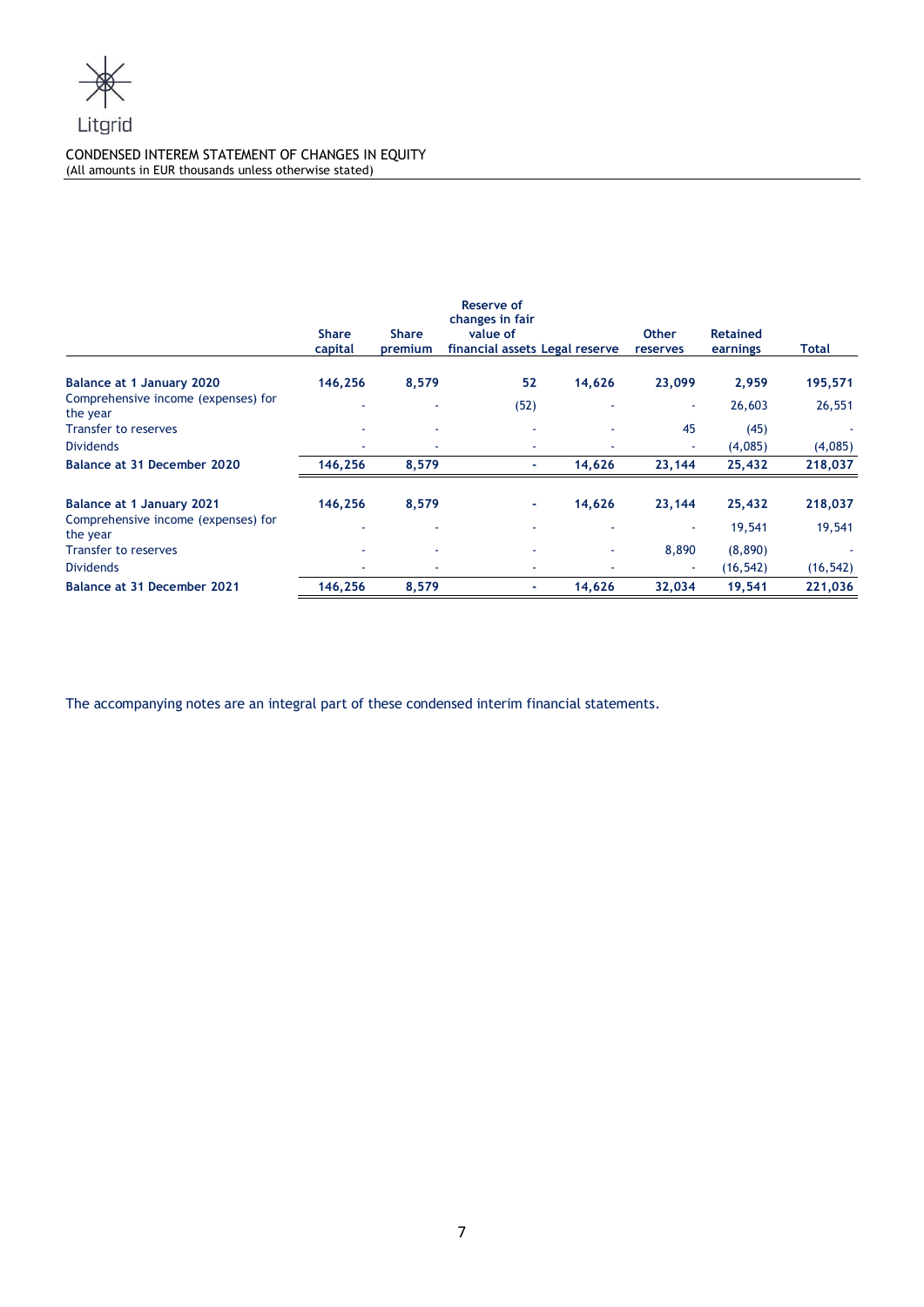

## CONDENSED INTEREM STATEMENT OF CASH FLOWS (All amounts in EUR thousands unless otherwise stated)

|                                                                                                 | <b>Notes</b> | 2021      | 2020      |
|-------------------------------------------------------------------------------------------------|--------------|-----------|-----------|
| Cash flows from operating activities                                                            |              |           |           |
| Profit (loss) for the period                                                                    |              | 19,541    | 26,603    |
| Adjustments for non-cash items and other adjustments:                                           |              |           |           |
| Depreciation and amortisation expenses                                                          | 4, 5, 6      | 21,338    | 20,354    |
| Impairment of financial assets                                                                  |              | 307       | 719       |
| Impairment/(reversal of impairment) of assets                                                   |              | (97)      | (227)     |
| Impairment of property, plant and equipment                                                     |              |           | 233       |
| Income tax expenses                                                                             |              | 4,013     | 4,278     |
| (Gain) loss on disposal/write-off of property, plant and equipment                              |              | 1,687     | 590       |
| Elimination of results of financing and investing activities:                                   |              |           |           |
| Interest income                                                                                 |              | (11)      | (42)      |
| Interest expenses                                                                               |              | 749       | 945       |
| Disposal of associates                                                                          |              |           | (831)     |
| Dividend income                                                                                 |              | (307)     | (895)     |
| Other finance costs (income)                                                                    |              | (7)       | (2)       |
| Changes in working capital:                                                                     |              |           |           |
| (Increase) decrease in trade receivables and other amounts receivable                           |              | (29, 785) | (7,627)   |
| (Increase) decrease in inventories, prepayments and other current assets                        |              | 35        | (348)     |
| Increase (decrease) in amounts payable, grants, deferred income and advance<br>amounts received |              | 42,033    | (592)     |
| Changes in other financial assets                                                               |              | 21,161    | (12, 253) |
| Income tax (paid)                                                                               |              | (12, 349) | (3,802)   |
| Net cash flows from operating activities                                                        |              | 68,308    | 27,103    |
| Cash flows from investing activities                                                            |              |           |           |
| (Purchase) of property, plant and equipment and intangible assets                               |              | (59, 462) | (51, 776) |
| <b>Grants received</b>                                                                          |              | 22,566    | 9,788     |
| Loans to related parties                                                                        |              | (43, 594) |           |
| Loans recovered                                                                                 |              | 1,000     | 1,203     |
| Revenue received from congestion management                                                     |              | 44,505    | 30,748    |
| Disposal of associates                                                                          |              |           | 1,652     |
| Interest received                                                                               |              | 29        | 47        |
| Dividends received                                                                              |              | 307       | 895       |
| Other cash flows from investing activities                                                      |              |           | 46        |
| Net cash flows from investing activities                                                        |              | (34, 649) | (7, 397)  |
| Cash flows from financing activities                                                            |              |           |           |
| Repayments of borrowings                                                                        |              | (14, 225) | (14, 225) |
| Lease payments                                                                                  |              | (333)     | (344)     |
| Interest paid                                                                                   |              | (817)     | (1,019)   |
| Dividends paid                                                                                  |              | (16, 498) | (4, 115)  |
| Net cash flows from financing activities                                                        |              | (31, 873) | (19, 703) |
| Increase (decrease) in cash and cash equivalents                                                |              | 1,786     | 3         |
| Cash and cash equivalents at the beginning of the period                                        | 10           | 33        | 30        |
| Cash and cash equivalents at the end of the period                                              | 10           | 1,819     | 33        |
|                                                                                                 |              |           |           |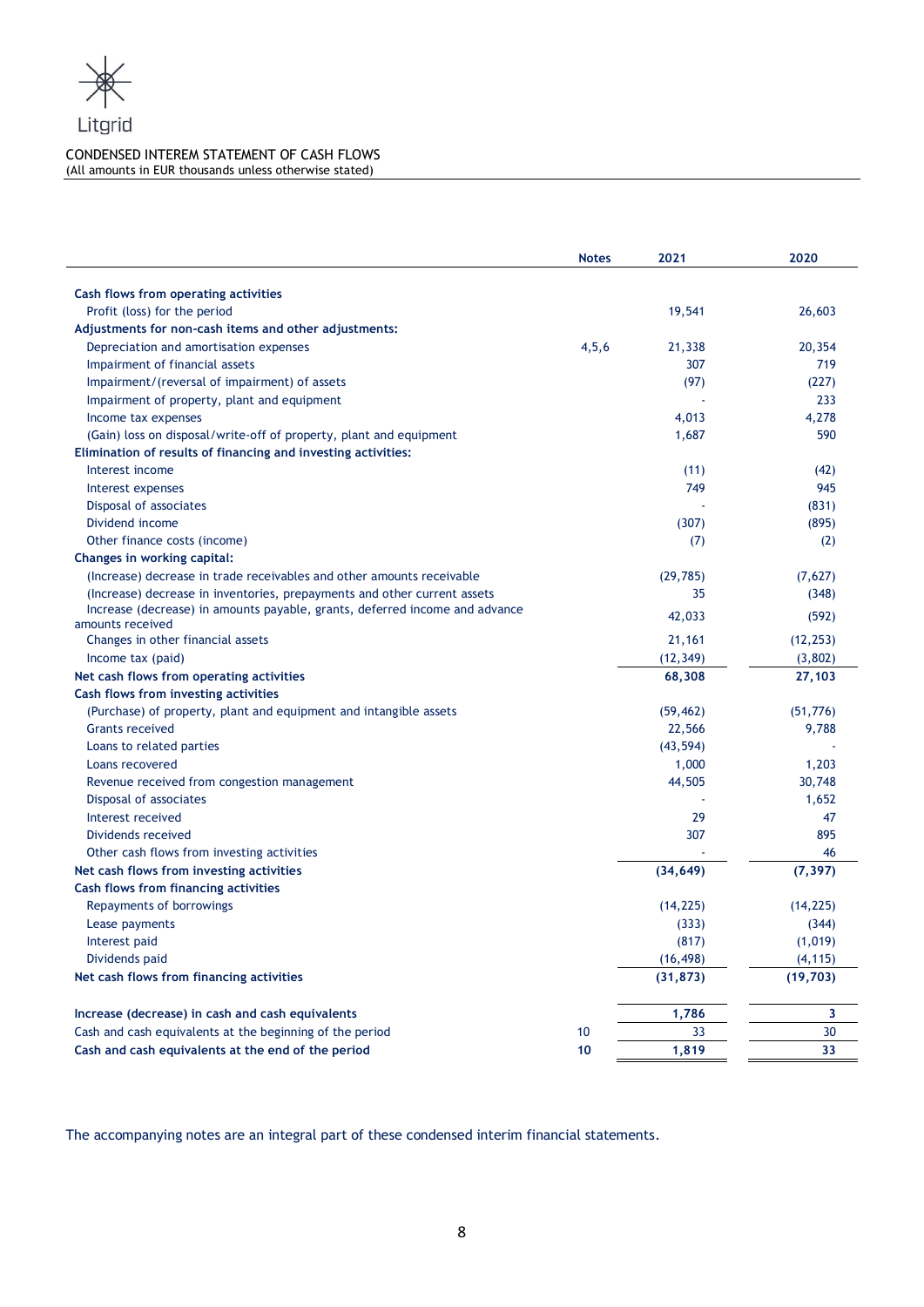

## **1. General information**

LITGRID AB (hereinafter "the Company") is a public limited liability company registered in the Republic of Lithuania. The address of its registered office is: Karlo Gustavo Emilio Manerheimo g., LT-05131, Vilnius, Lithuania. The Company was established as a result of the unbundling of Lietuvos Energija AB operations. The Company was registered with the Register of Legal Entities on 16 November 2010. The Company's code is 302564383.

LITGRID is an operator of electricity transmission system, operating electricity transmissions in the territory of Lithuania and ensuring the stability of operation of the whole electric power system. In addition, the Company is responsible for the integration of the Lithuanian power system into the European electricity infrastructure and common electricity market.

On 27 August 2013, the National Energy Regulatory Council granted a license to the Company to engage in electricity transmission activities for indefinite term.

The principal objectives of the Company's activities include ensuring the stability and reliability of the electric power system in the territory of Lithuania within its areas of competence, creation of objective and non-discriminatory conditions for the use of the transmission networks, management, use and disposal of electricity transmission system assets and its appurtenances.

As at 31 December 2021, the Company's authorised share capital amounted to EUR 146,256,100.20 and it was divided into 504,331,380 ordinary registered shares with the nominal value of EUR 0.29 each. All shares are fully paid.

As at 31 December 2021 and 31 December 2020, the Company's shareholders structure was as follows:

| Company's shareholders | Number of shares<br>held | Number of shares<br>held $(\%)$ |
|------------------------|--------------------------|---------------------------------|
| UAB EPSO-G             | 491,736,153              | 97.5                            |
| Other shareholders     | 12,595,227               | 2.5                             |
| Total:                 | 504.331.380              | 100.0                           |

The ultimate controlling shareholder of EPSO-G UAB (company code 302826889, address Gedimino Ave. 20, Vilnius, Lithuania) is the Ministry of Energy of the Republic of Lithuania.

As from 22 December 2010, the shares of the Company are listed on the additional trading list of NASDAQ OMX Vilnius Stock Exchange, issue ISIN code LT0000128415.

Company's investments in joint ventures comprised of the following:

| Companv              | Address of the company's<br>registered office          | Shareholding as<br>at 31 December 2021 | Shareholding as<br>at 31 December 2020 | <b>Profile of activities</b> |
|----------------------|--------------------------------------------------------|----------------------------------------|----------------------------------------|------------------------------|
| LitPol Link Sp.z.o.o | Warszawska 165, 05-520,<br>Konstancin-Jeziorna, Poland |                                        | 50 %                                   | Liquidated                   |

On 19 June 2019, Polish and Lithuanian transmission system operators PSE and LITGRID, the sole shareholders of LitPol Link, each holding 50 percent of the company, decided to liquidate the company. The Company's share of monetary fund's equal to EUR 45.6 thousand was received on 15 October 2020. The liquidation process of the joint venture was completed on 10 March 2021.

As at 31 December 2021, the Company had 335 employees (31 December 2020: 308).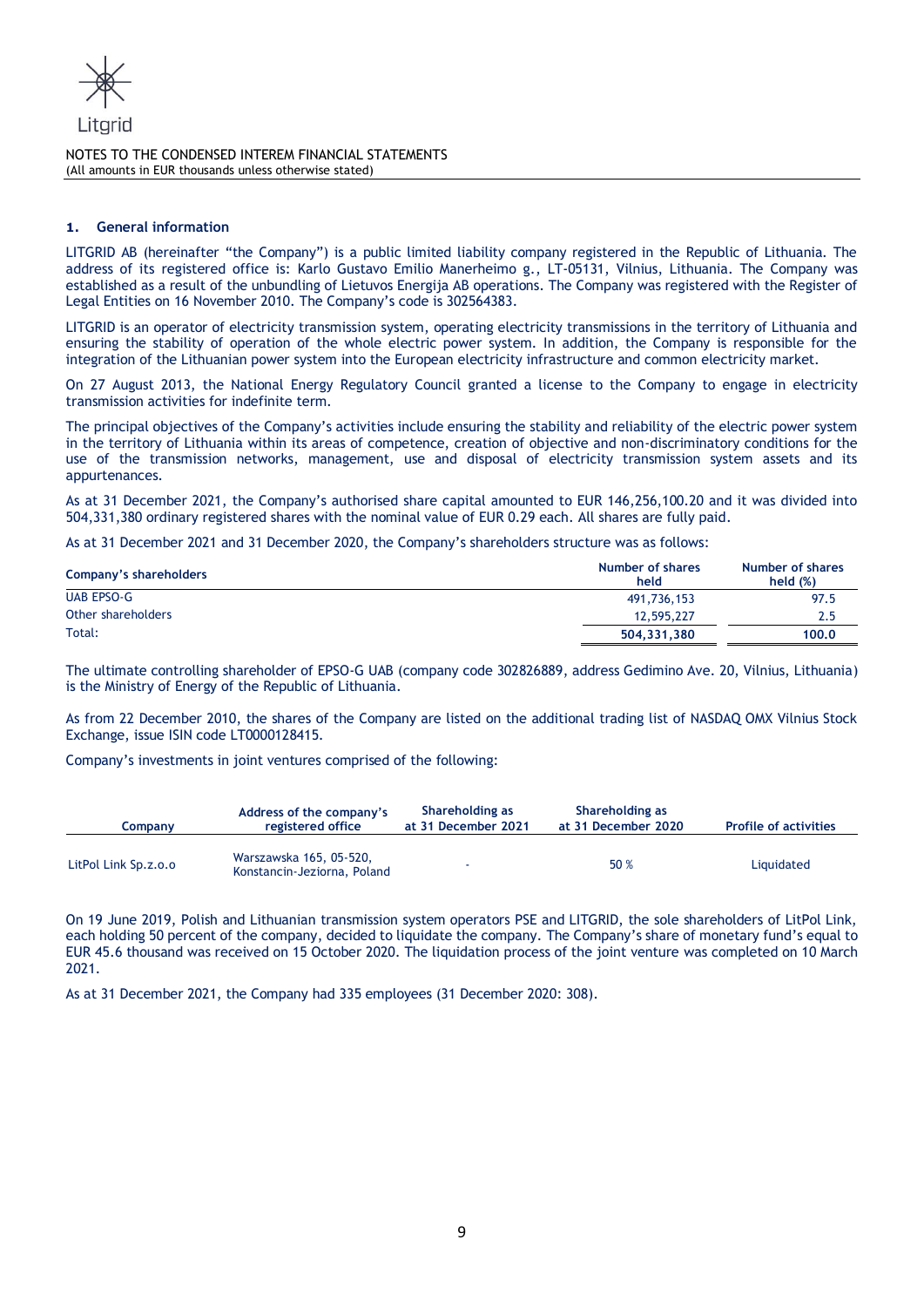

## **2. Summary of principal accounting policies**

#### **2.1. Basic of preparation**

These condensed interim Company's financial statements, for the period ended 31 December 2021 are prepared in accordance with the International Financial Accounting Standards, as adopted by the European Union and applicable to interim financial statements (IAS 34 "Interim Financial Reporting").

In order to better understand the data presented in this condensed interim financial statements, this financial statements should be read in conjunction with the audited Company's financial statements for the year 2020, prepared according to International Financial Reporting Standards as adopted by the European Union.

The presentation currency is euro. These financial statements are presented in thousands of euro, unless otherwise stated.

The financial year of the Company coincides with the calendar year.

These financial statements have been prepared on a historical cost basis, except for property, plant and equipment which is recorded at revalued amount, less accumulated depreciation and estimated impairment loss, and available-for-sale financial assets which are carried at fair value.

These financial statements for the period ended 31 December 2021 are not audited. Financial statements for the year ended 31 December 2020 are audited by the external auditor UAB "PricewaterhouseCoopers".

#### **3. The impact of COVID-19 on key accounting estimates and assumptions**

The main areas considered by the Company's management when assessing the effect of the coronavirus (COVID-19) are presented below.

#### Going concern basis

During the first wave of COVID-19 LITGRID AB reviewed and implemented additional business continuity and preventive measures. The Company's activities are regulated by the state authorities and it is the sole enterprise in Lithuania that provides electricity transmission services, therefore no threat arises for the Company's ability to continue its business activities.

#### Impairment of property, plant and equipment

The management reviewed the main assumptions used for the measurement of the fair value of property, plant and equipment. The management estimates that the COVID-19 pandemic will not significantly affect the value of the Company's non-current assets because the assets are measured using the income method by applying the discounted cash flow calculation technique and the Company's activities are regulated, and possible short-term changes in services rendered and revenue are assessed and compensated in the upcoming year.

#### Other accounting estimates

Based on the management's estimates, at the present time the COVID-19 pandemic has no impact on trade and other amounts receivable because the main clients are the large enterprises that are often also regulated and/or included in the list of low risk companies. The Company has entered into the credit insurance agreement for amounts receivable under the transmission and imbalance contracts. In addition, the participants of the imbalance market have provided the bank guarantees of the established amount or have paid deposits. At the time of preparation of the financial statements settlements were conducted as usual. There were no overdue payments arising from COVID-19.

The COVID-19 pandemic had no impact on the repayment of the Company's borrowings as cash flows generated by the Company are sufficient to ensure the fulfilment of financial liabilities.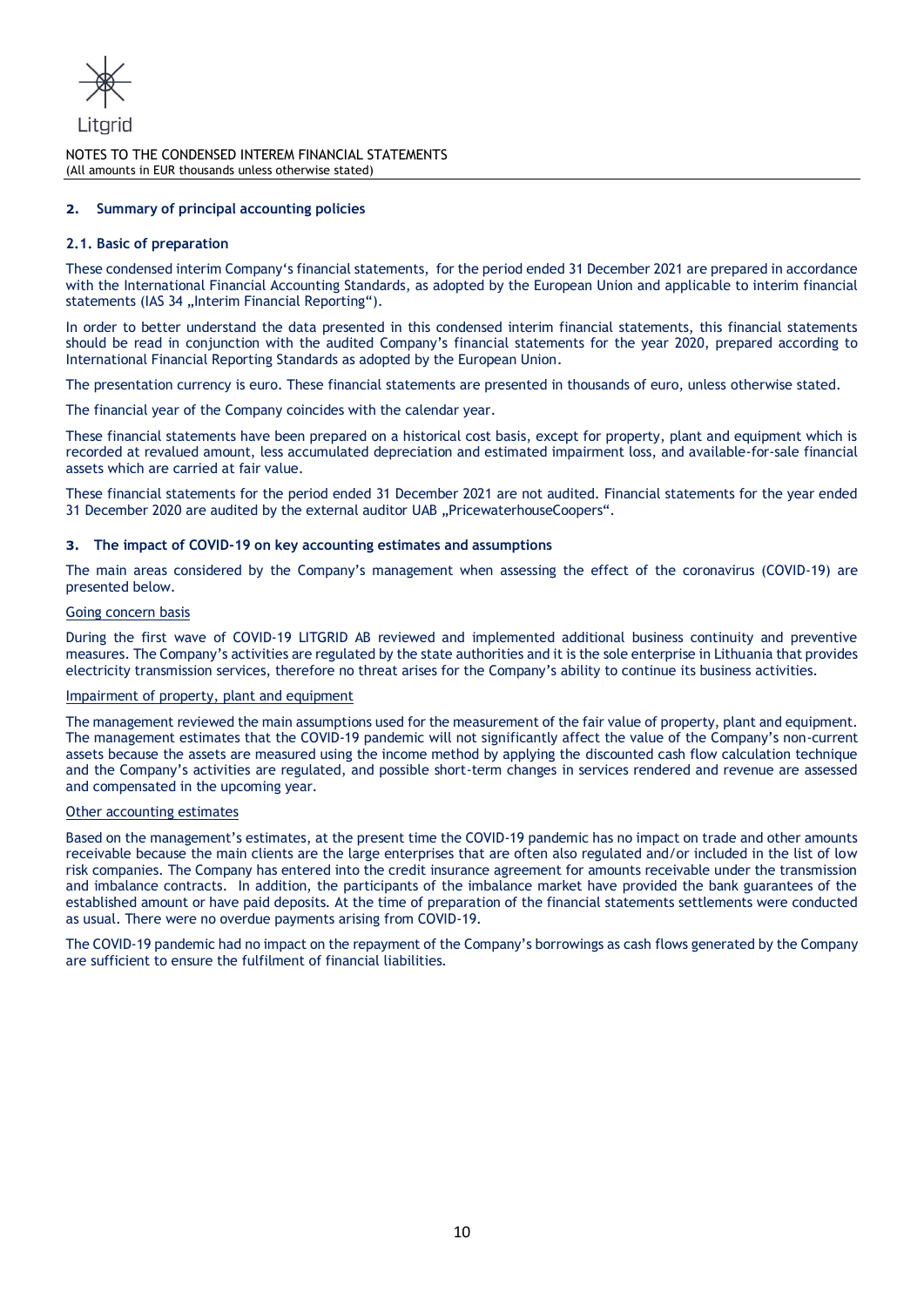

#### **4. Intangible assets**

|                                                                                                                                        | Intangible assets                |
|----------------------------------------------------------------------------------------------------------------------------------------|----------------------------------|
| Net book amount at 31 December 2019                                                                                                    | 4,857                            |
| <b>Additions</b>                                                                                                                       | 2,353                            |
| Value adjustment due to a change in assumptions                                                                                        | 165                              |
| Amortization charge                                                                                                                    | (1, 127)                         |
| Net book amount at 31 December 2020                                                                                                    | 6,248                            |
| Net book amount at 31 December 2020<br><b>Additions</b><br><b>Transfer from PPE</b><br>Value adjustment due to a change in assumptions | 6,248<br>1,046<br>37<br>(1, 188) |
| Amortization charge                                                                                                                    | (1, 191)                         |
| Net book amount at 31 December 2021                                                                                                    | 4,952                            |

# **5. Property, plant and equipment**

|                                                          | Property, plant and equipment |
|----------------------------------------------------------|-------------------------------|
|                                                          |                               |
| Net book amount at 31 December 2019                      | 321,201                       |
| <b>Additions</b>                                         | 52,846                        |
| Prepayments for PPE                                      | (1, 160)                      |
| Write-offs                                               | (813)                         |
| <b>Impairment</b>                                        | 17                            |
| <b>Transfer from inventories</b>                         | (12)                          |
| Off-set of connection revenue against non-current assets | (733)                         |
| Set-off of grants with non-current assets                | (20, 714)                     |
| Depreciation charge                                      | (18, 923)                     |
| Net book amount at 31 December 2020                      | 331,709                       |
| Net book amount at 31 December 2020                      | 331,709                       |
| <b>Additions</b>                                         | 52,978                        |
| Prepayments for PPE                                      | 3,641                         |
| Write-offs                                               | (1,731)                       |
| Transfer to inventories                                  | (124)                         |
| Transfer to intangible assets                            | (37)                          |
| Off-set of connection revenue against non-current assets | (1,002)                       |
| Set-off of grants with non-current assets                | (27, 236)                     |
| Depreciation charge                                      | (19, 855)                     |
| Net book amount at 31 December 2021                      | 338,343                       |
|                                                          |                               |

Property, plant and equipment is stated at acquisition cost reduced by the amount of grants received/receivable for the purpose of acquiring the related assets. Grants include grants received from EU structural funds, the portion of congestion management revenue used to finance investments and compensation received from producers for connection to the grid service or from third parties for reallocation/reconstruction of the grid infrastructure.

Had the value of property, plant and equipment not been reduced by the amount of grants, the carrying amount would by higher by EUR 334,264 thousand as at 31 December 2021 (EUR 315,178 thousand as at 31 December 2020). Below is information about property, plant and equipment, the value of which was reduced by the amount of grants received/receivable:

|                        | 31-12-2021      | 31-12-2020 |
|------------------------|-----------------|------------|
| <b>Opening balance</b> | 315,178         | 302,254    |
| <b>Additions</b>       | 28,238          | 21,447     |
| Depreciation charge    | (9, 141)        | (8, 451)   |
| Write-offs             | $^{\prime}$ 11) | (72)       |
| <b>Closing balance</b> | 334,264         | 315,178    |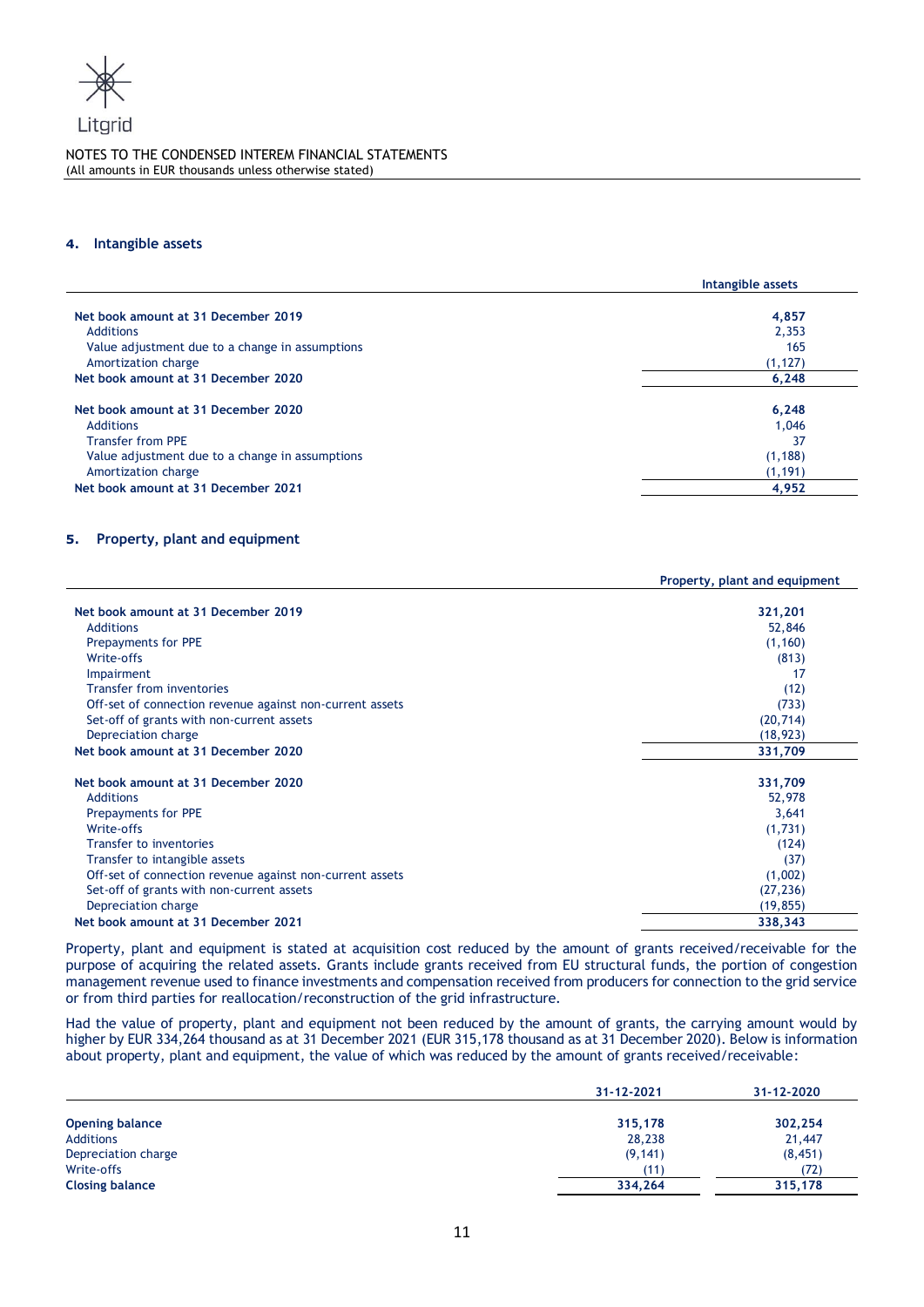

l.

#### **6. Right-of-use assets**

|                                     | <b>Right-of-use assets</b> |
|-------------------------------------|----------------------------|
|                                     |                            |
| Net book amount at 31 December 2019 | 5,004                      |
| <b>Additions</b>                    | 106                        |
| Write-offs                          | (11)                       |
| Amortisation                        | (304)                      |
| Net book amount at 31 December 2020 | 4,795                      |
| Net book amount at 31 December 2020 | 4,795                      |
| <b>Additions</b>                    | 6                          |
| Amortisation                        | (292)                      |
| Net book amount at 31 December 2021 | 4,509                      |

## **7. Loans granted**

|                                                              | 31-12-2021 | 31-12-2020 |
|--------------------------------------------------------------|------------|------------|
|                                                              |            |            |
| Loan to TETAS, UAB                                           |            | 1,000      |
| Loan to EPSO-G, UAB (Group intercompany borrowing agreement) | 43,594     |            |
| Carrying amount                                              | 43.594     | 1.000      |

On 25 June 2018 the company has granted a loan to UAB TETAS in the amount to EUR 1 million (annual interest rate - 2.2 %). The loan was repaid by UAB TETAS on 1 July 2021.

Following the NERC's permission, an agreement between the Company and EPSO-G was signed on 26 February 2021, which allows to use the available congestion management funds for intercompany borrowing purposes. As at 31 December 2021 the Company had a loan of EUR 43,594 thousand granted to UAB EPSO-G through a cash pool facility.

#### **8. Trade receivables under contracts with customers**

|                                                                                  | 31-12-2021 | 31-12-2020 |
|----------------------------------------------------------------------------------|------------|------------|
|                                                                                  |            |            |
| Amounts receivable for electricity transmission and related services             | 49,776     | 22,766     |
| Accumulated amounts receivable for electricity transmission and related services | 732        | 333        |
| Less: impairment of trade receivables                                            | (45)       | (155)      |
| <b>Carrying amount</b>                                                           | 50,463     | 22.944     |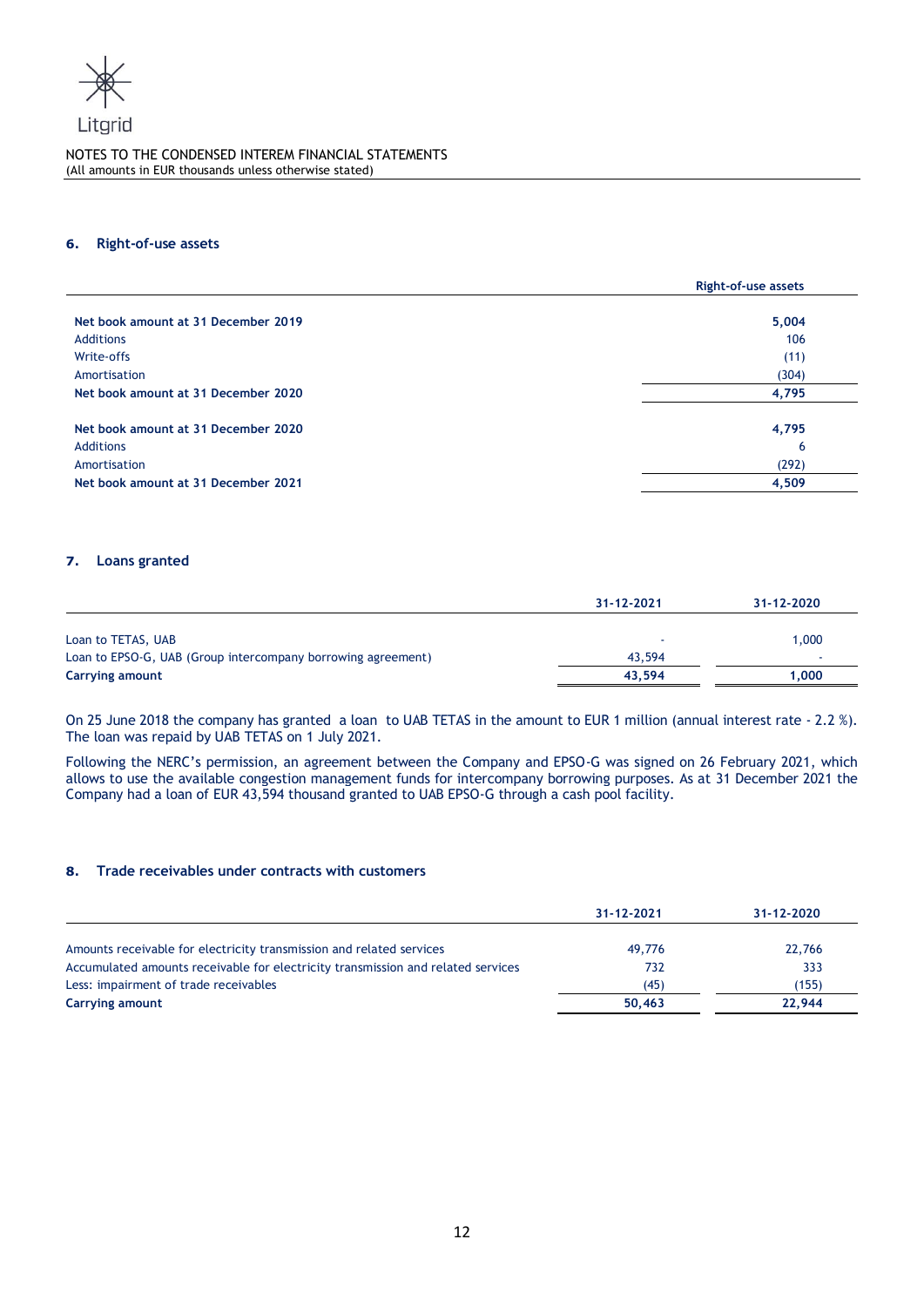

## **9. Trade receivables**

|                                                                      | 31-12-2021 | 31-12-2020 |
|----------------------------------------------------------------------|------------|------------|
|                                                                      |            |            |
| Amounts receivable for electricity transmission and related services | 143        | 388        |
| Other trade receivables                                              | 10,057     | 1.823      |
| Carrying amount                                                      | 10.200     | 2.211      |

# **10. Cash and cash equivalents**

|                        | 31-12-2021 | 31-12-2020 |
|------------------------|------------|------------|
| Cash at bank           | .819       | -<br>ر ر   |
| <b>Carrying amount</b> | 1.819      | 33         |

# **11. Borrowings**

Borrowings of the Company were as follows:

|                                           | 31-12-2021 | 31-12-2020 |
|-------------------------------------------|------------|------------|
| Non-current borrowings                    |            |            |
| Borrowings from banks                     | 51,452     | 65,677     |
| <b>Current borrowings</b>                 |            |            |
| Current portion of non-current borrowings | 14,225     | 14,225     |
| <b>Total</b>                              | 65,677     | 79,902     |
| Maturity of non-current borrowings:       |            |            |
|                                           | 31-12-2021 | 31-12-2020 |
| Between 1 and 2 years                     | 14,225     | 14,225     |
| From 2 to 5 years                         | 19,227     | 29,452     |
| After 5 years                             | 18,000     | 22,000     |
| Total                                     | 51,452     | 65,677     |

As at 31 December 2021 and 31 December 2020 the weighted average interest rate on the Company's borrowings was 0,97 %.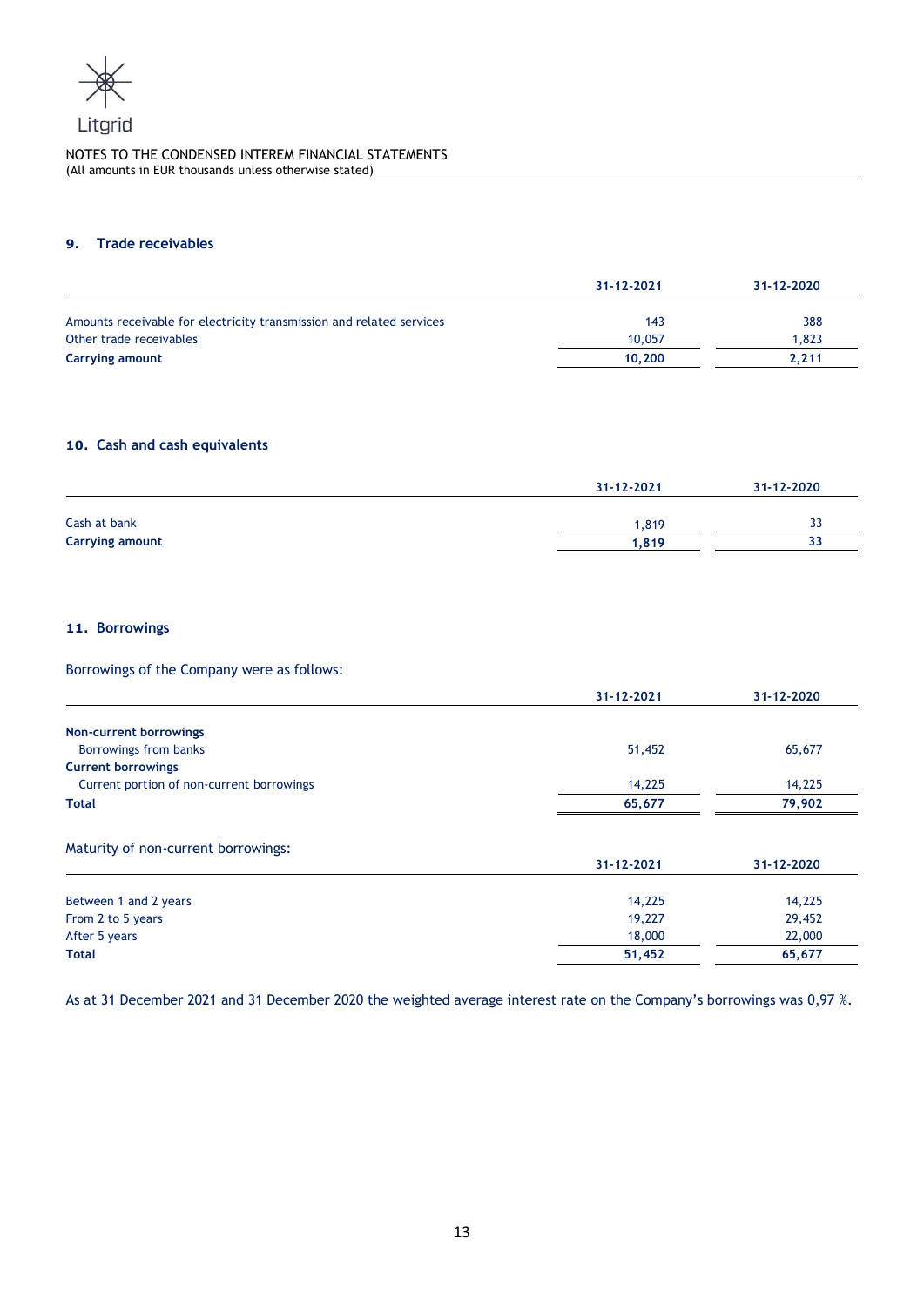

## **12. Lease liabilities**

Lease liabilities and their movement were as follows:

|                                                | 2021       | 2020       |  |
|------------------------------------------------|------------|------------|--|
| Carrying amount at the beginning of the period | 4,857      | 5,041      |  |
| Concluded lease contracts                      | 6          | 106        |  |
| Restatement                                    |            | (12)       |  |
| Expenses of interest charged                   | 64         | 66         |  |
| Lease payments (principal and interest)        | (333)      | (344)      |  |
| Carrying amount at the end of the period       | 4.594      | 4,857      |  |
|                                                | 31-12-2021 | 31-12-2020 |  |
| Non-current lease liabilities                  | 4,414      | 4,590      |  |
| Current lease liabilities                      | 180        | 267        |  |

## **13. Congestion management revenue**

|                                                                              | 2021       | 2020       |  |
|------------------------------------------------------------------------------|------------|------------|--|
| Opening balance of congestion management revenue                             | 62,519     | 39,135     |  |
| Congestion management revenue received during the period                     | 50,112     | 32,381     |  |
| Used for investments in property, plant and equipment                        | (2,954)    | (8,005)    |  |
| Congestion management revenue recognised as income during the period         | (590)      | (992)      |  |
| Closing balance of congestion management revenue                             | 109,087    | 62,519     |  |
|                                                                              | 31-12-2021 | 31-12-2020 |  |
| Non-current portion of congestion management revenue included in liabilities | 88,267     | 55,659     |  |
| Current portion of congestion management revenue included in liabilities     | 20,820     | 6,860      |  |

As at 31 December 2021, the liabilities in relation to congestion management revenue amounted to EUR 109,087 thousand. The difference between liabilities and assets in relation to congestion management revenue is mainly due to the loan of EUR 43,594 thousand issued to UAB EPSO-G (through a cashpool facility) (Note 7). The remaining part of the difference is due to the available congestion management revenue being used to finance Company's operating activities.

# **14. Trade payables**

|                                                                   | 31-12-2021 | 31-12-2020 |
|-------------------------------------------------------------------|------------|------------|
| Amounts payable for electricity                                   | 42,280     | 13,123     |
| Amounts payable for contractual works, services                   | 7.691      | 1,714      |
| Amounts payable for property, plant and equipment and inventories | 9.483      | 10,397     |
| Carrying amount                                                   | 59.454     | 25.234     |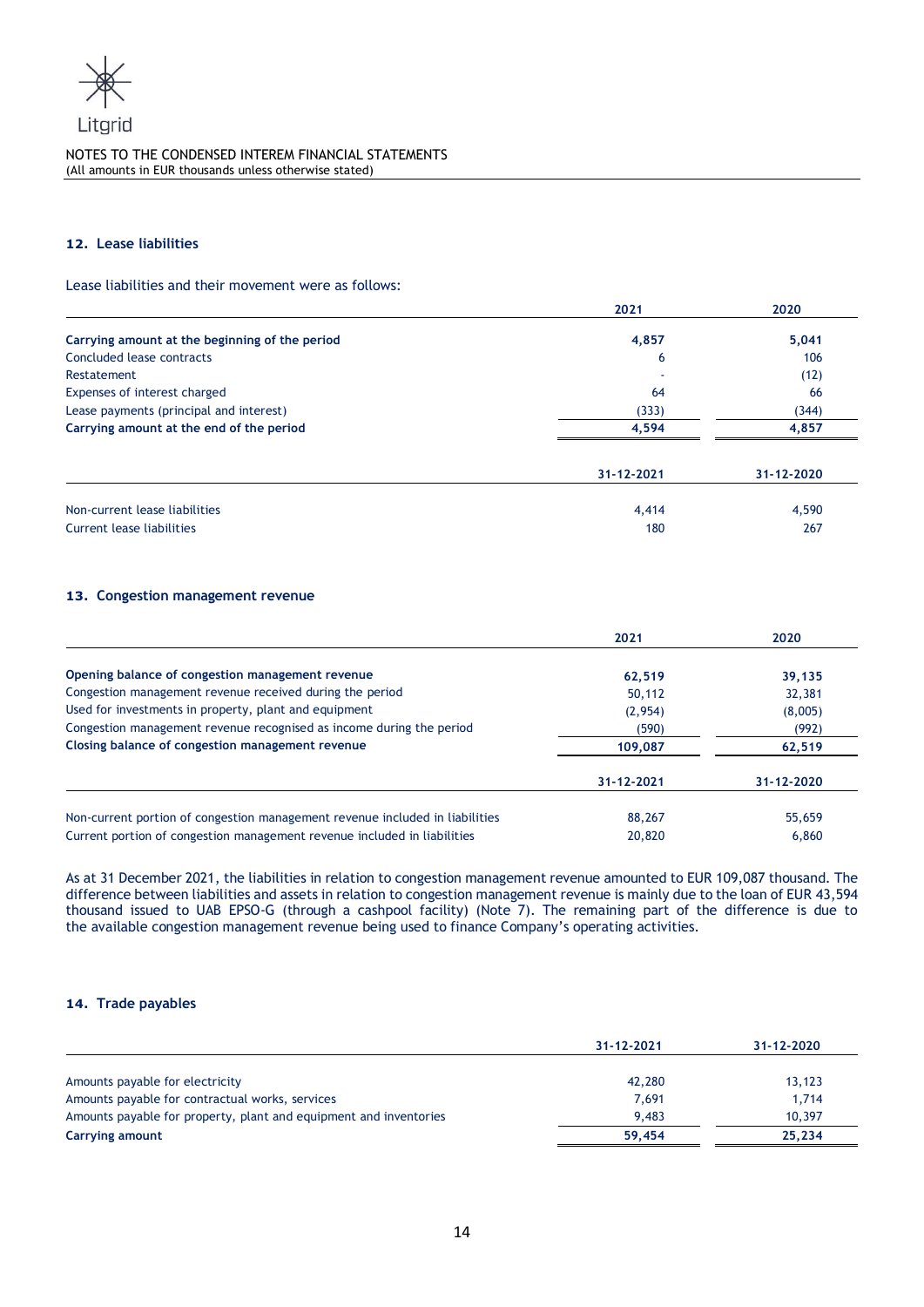

## **15. Information by segments**

The Company is engaged in electricity transmission and related services activities and operates as one segment. All non-current assets of the Company are located in Lithuania, where the Company carries out its activity. In 2021, revenue from the Lithuanian clients accounted for 89% of the Company's total revenue (95% in 2020).

#### **16. Revenue from electricity transmission and related services**

|                                                              | 2021    | 2020    |
|--------------------------------------------------------------|---------|---------|
| Electricity transmission services                            | 80,070  | 83,363  |
| Trade in balancing/imbalance electricity                     | 71,720  | 21,217  |
| System services                                              | 91,653  | 86,702  |
| Revenue from other sales of electricity and related services | 3.113   | 4,863   |
| Revenue from PSO services                                    | 19,978  | 8.959   |
| Revenue from connection of new consumers                     | 66      | 184     |
| Congestion revenue                                           | 590     | 991     |
| Revenue from administration of guarantees of origin          | 126     | 120     |
| <b>Total</b>                                                 | 267,316 | 206,399 |

In 2020 the amount of revenue from contracts with customers were EUR 246,061 thousand (2019: EUR 195,626 thousand).

Revenue from electricity transmission and related services increased by 30 percent compared to the 2020. The increase is mainly due to the increase in balancing/imbalance related revenue by EUR 50.5 million (+238 percent), which is due to the 160 percent higher average selling price and 31 percent increase in sales volumes. There was also an increase in Public service obligations revenue by EUR 11 million due to 171 percent increase in sales price.

#### **17. Other income**

|                             | 2021  | 2020  |
|-----------------------------|-------|-------|
|                             |       |       |
| Income from lease of assets | 512   | 488   |
| Other income                | 2,818 | 629   |
| <b>Total</b>                | 3,330 | l.117 |

Interest on late payment and default charges for a delayed performance of works by the contractors represented the major portion of the Company's other income (EUR 2,786 thousand) in 2021 (EUR 417 thousand in 2020).

#### **18. Related-party transactions**

The Company's related parties were as follows:

- EPSO-G (the parent company). 100% of EPSO-G share capital is owned by the Ministry of Energy of the Republic of Lithuania;

Epso-G UAB Group companies:

- Amber Grid AB (common shareholders);
- Tetas UAB (common shareholders);
- Baltpool UAB (common shareholders).
- Ignitis grupė UAB companies
- Other state-controlled companies:
	- VĮ Ignalinos atominė elektrinė;
	- Other state-controlled companies or those under significant influence.
- Management.

Transactions with related parties are carried out in accordance with the requirements of the Law on Public Procurement or the tariffs approved under legislation.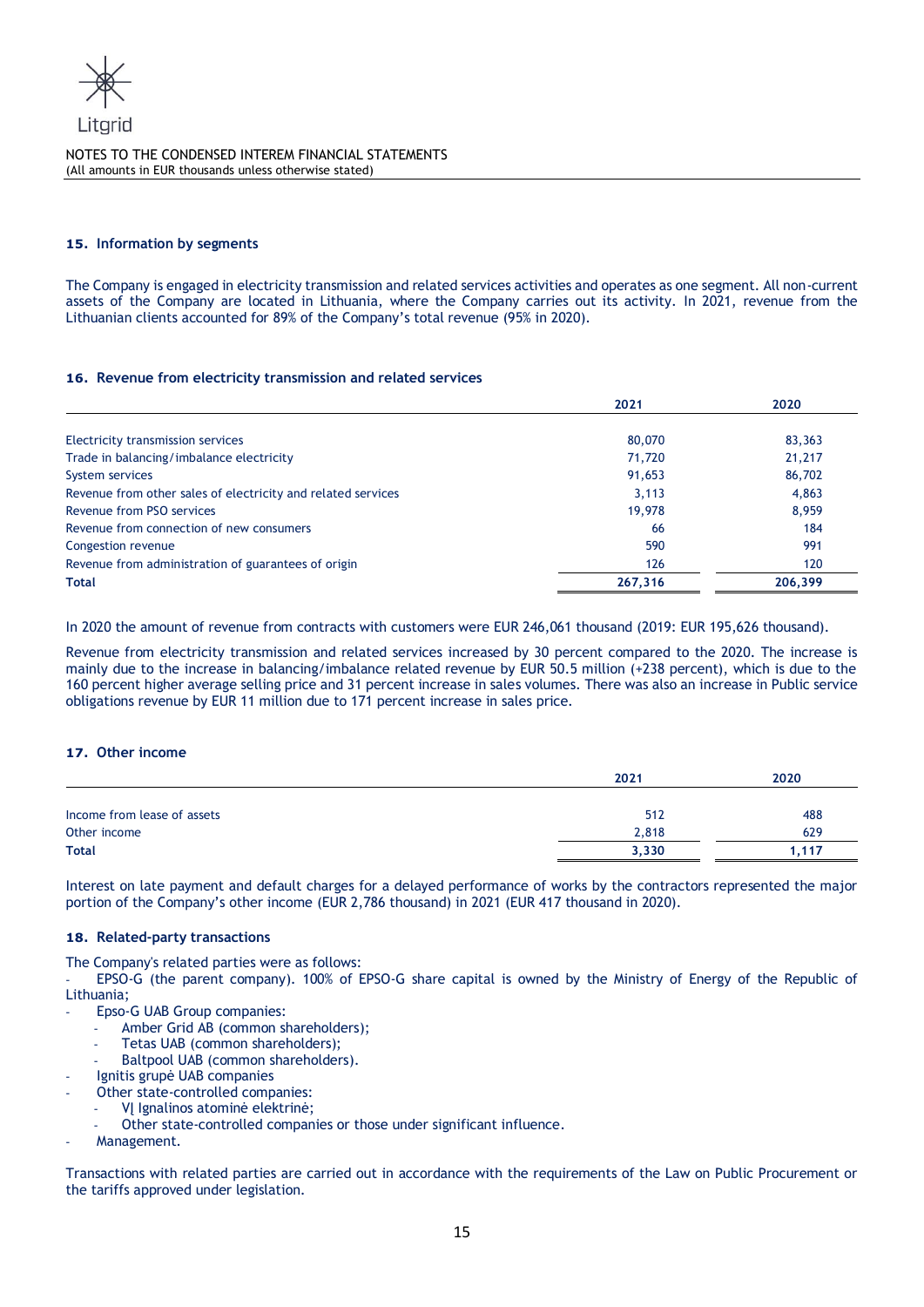

The Company's transactions with related parties in 2021 and balances arising from these transactions as at 31 December 2021 were as follows:

| <b>Related parties</b>                  | <b>Receivables</b><br>and accrued<br>income | <b>Amounts payable</b><br>and accrued<br>charges | Loans granted | <b>Purchase</b> | <b>Sales</b> | <b>Finance</b><br>income |
|-----------------------------------------|---------------------------------------------|--------------------------------------------------|---------------|-----------------|--------------|--------------------------|
| <b>EPSO-G UAB group companies</b>       |                                             |                                                  |               |                 |              |                          |
| <b>EPSO-G UAB</b>                       |                                             | 53                                               | 43,594        | 628             |              |                          |
| <b>TETAS UAB</b>                        | 618                                         | 958                                              |               | 11,522          | 89           | 13                       |
| <b>BALTPOOL UAB</b>                     | 3,189                                       |                                                  |               | 203             | 10,527       |                          |
| <b>State-controlled companies</b>       |                                             |                                                  |               |                 |              |                          |
| Energijos skirstymo operatorius AB      | 20,543                                      | 273                                              |               | 3,907           | 159,142      |                          |
| Ignitis gamyba AB                       | 4,620                                       | 19,003                                           |               | 82,846          | 13,687       |                          |
| Ignitis grupės paslaugų centras UAB     | 30                                          |                                                  |               |                 | 278          |                          |
| Ignitis UAB                             | 13,543                                      |                                                  |               | 3,151           | 23,756       |                          |
| Vilniaus kogeneracinė jėgainė UAB       |                                             | 175                                              |               | 243             | 396          |                          |
| Kauno kogeneracinė jėgainė UAB          |                                             | 43                                               |               | 262             | 125          |                          |
| <b>Transporto valdymas UAB</b>          |                                             | 18                                               |               | 181             |              |                          |
| Projekty ekspertizė UAB                 |                                             | 46                                               |               | 103             |              |                          |
| Lietuvos automobilių kelių direkcija VJ |                                             | 321                                              |               |                 |              |                          |
| Ignalinos atominė elektrinė VJ          | 94                                          | 10                                               |               | 128             | 923          |                          |
| <b>LGT Infra AB</b>                     | 69                                          |                                                  |               |                 | 499          |                          |
|                                         | 42,706                                      | 20,900                                           | 43,594        | 103,174         | 209,422      | 13                       |

The Company's transactions with related parties in 2020 and balances arising from these transactions as at 31 December 2020 were as follows:

| <b>Related parties</b>                          | <b>Amounts</b><br>receivable and<br>accrued revenue | <b>Amounts payable</b><br>and accrued<br>expenses | <b>Loans</b><br>granted | <b>Purchases</b> | <b>Sales</b> | <b>Finance</b><br>income |
|-------------------------------------------------|-----------------------------------------------------|---------------------------------------------------|-------------------------|------------------|--------------|--------------------------|
| <b>EPSO-G UAB group companies</b>               |                                                     |                                                   |                         |                  |              |                          |
| <b>EPSO-G UAB</b>                               |                                                     | 27                                                |                         | 136              |              |                          |
| <b>TETAS UAB</b>                                | 155                                                 | 825                                               | 1,000                   | 11,994           | 191          | 42                       |
| <b>BALTPOOL UAB</b>                             | 516                                                 |                                                   |                         | 203              | 5,070        |                          |
| <b>State-owned companies</b>                    |                                                     |                                                   |                         |                  |              |                          |
| Energijos Skirstymo Operatorius AB              | 18,050                                              | 379                                               |                         | 857              | 154,900      |                          |
| Ignitis Gamyba AB                               | 777                                                 | 8,548                                             | ٠                       | 80,884           | 6,002        |                          |
| Duomenų Logistikos Centras UAB                  | 25                                                  |                                                   |                         | 8                | 240          |                          |
| Ignitis Grupės Paslaugų Centras UAB             | 27                                                  |                                                   | ۰                       |                  | 261          |                          |
| Ignitis UAB                                     | 721                                                 |                                                   | ٠                       | 2,137            | 4,867        |                          |
| Vilniaus Kogeneracinė Jėgainė UAB               |                                                     | 100                                               |                         |                  | 32           |                          |
| Kauno Kogeneracinė Jėgainė UAB                  | 28                                                  |                                                   |                         | 192              | 282          |                          |
| Energetikos Paslaugų ir Rangos Organizacija UAB |                                                     |                                                   |                         | 712              |              |                          |
| <b>Transporto Valdymas UAB</b>                  |                                                     | 18                                                |                         | 181              |              |                          |
| Ignalinos atominė elektrinė VJ                  | 107                                                 | 23                                                |                         | 177              | 1.058        |                          |
| LTG Infra AB                                    | 52                                                  |                                                   |                         |                  | 492          |                          |
|                                                 | 20,458                                              | 9,920                                             | 1,000                   | 97,481           | 173,395      | 42                       |

# *Payments to the key management personnel*

|                                                         | 2021 | 2020 |
|---------------------------------------------------------|------|------|
|                                                         |      |      |
| Employment-related payments                             | 787  | 879  |
| Whereof: termination benefits                           | 36   | 90   |
| Number of the key management personnel (average annual) |      |      |

No loans, guarantees or any other benefits were paid or calculated, nor any assets were transferred to the Company's management in 2021 and 2020.

Key management personnel consists of the Company's head of administration and department directors and Board members. In 2021, payments to the Board members amounted to EUR 37,800 (2020: EUR 37,414).